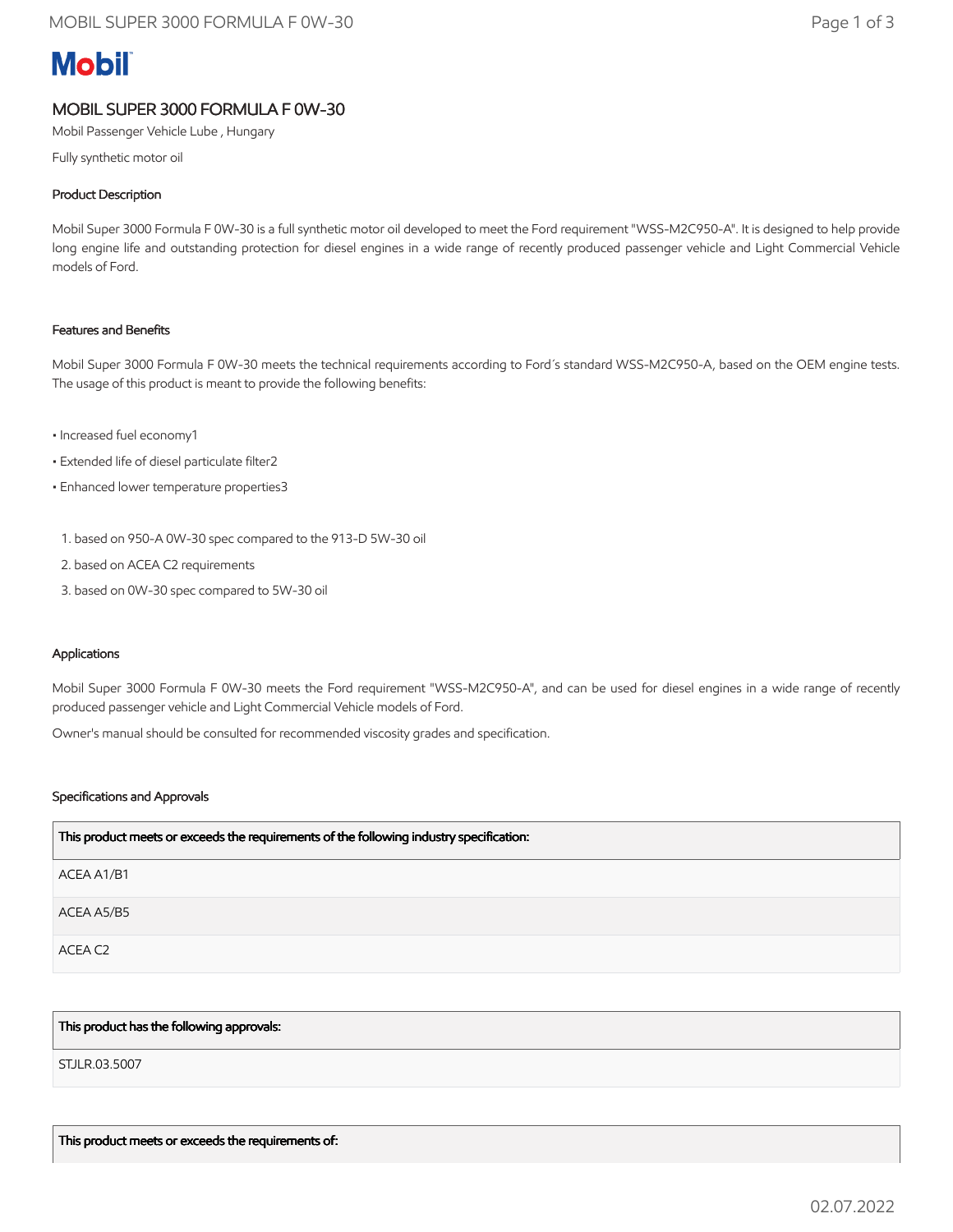### This product meets or exceeds the requirements of:

FORD WSS-M2C950-A

#### Properties and Specifications

| Property                                                              |                  |
|-----------------------------------------------------------------------|------------------|
| Grade                                                                 | <b>SAE 0W-30</b> |
| Kinematic Viscosity @ 100 C, mm2/s, ASTM D445                         | 9.6              |
| Kinematic Viscosity @ 40 C, mm2/s, ASTM D445                          | 44.7             |
| Viscosity Index, ASTM D2270                                           | 204              |
| Density @ 15.6 C, g/ml, ASTM D4052                                    | 0.842            |
| Pour Point, °C, ASTM D97                                              | $-42$            |
| Flash Point, Cleveland Open Cup, °C, ASTM D92                         | 232              |
| Ash, Sulfated, mass%, ASTM D874                                       | 0.77             |
| Total Base Number, mgKOH/g, ASTM D2896                                | 8                |
| Mini-Rotary Viscometer, Apparent Viscosity, -40 C, mPa.s, ASTM D4684  | 20613            |
| Hi-Temp Hi-Shear Viscosity @ 150 C 1x10(6) sec(-1), mPa.s, ASTM D4683 | 2.96             |

#### Health and safety

Health and Safety recommendations for this product can be found on the Material Safety Data Sheet (MSDS) @ [http://www.msds.exxonmobil.com/psims](http://www.msds.exxonmobil.com/psims/psims.aspx) /psims.aspx

All trademarks used herein are trademarks or registered trademarks of Exxon Mobil Corporation or one of its subsidiaries unless indicated otherwise.

11-2021

.

Typical Properties are typical of those obtained with normal production tolerance and do not constitute a specification. Variations that do not affect product performance are to be expected during normal manufacture and at different blending locations. The information contained herein is subject to change without notice. All products may not be available locally. For more information, contact your local ExxonMobil contact or visit [www.exxonmobil.com](http://www.exxonmobil.com/)

ExxonMobil is comprised of numerous affiliates and subsidiaries, many with names that include Esso, Mobil, or ExxonMobil. Nothing in this document is intended to override or supersede the corporate separateness of local entities. Responsibility for local action and accountability remains with the local ExxonMobil-affiliate entities.

Energy lives here™